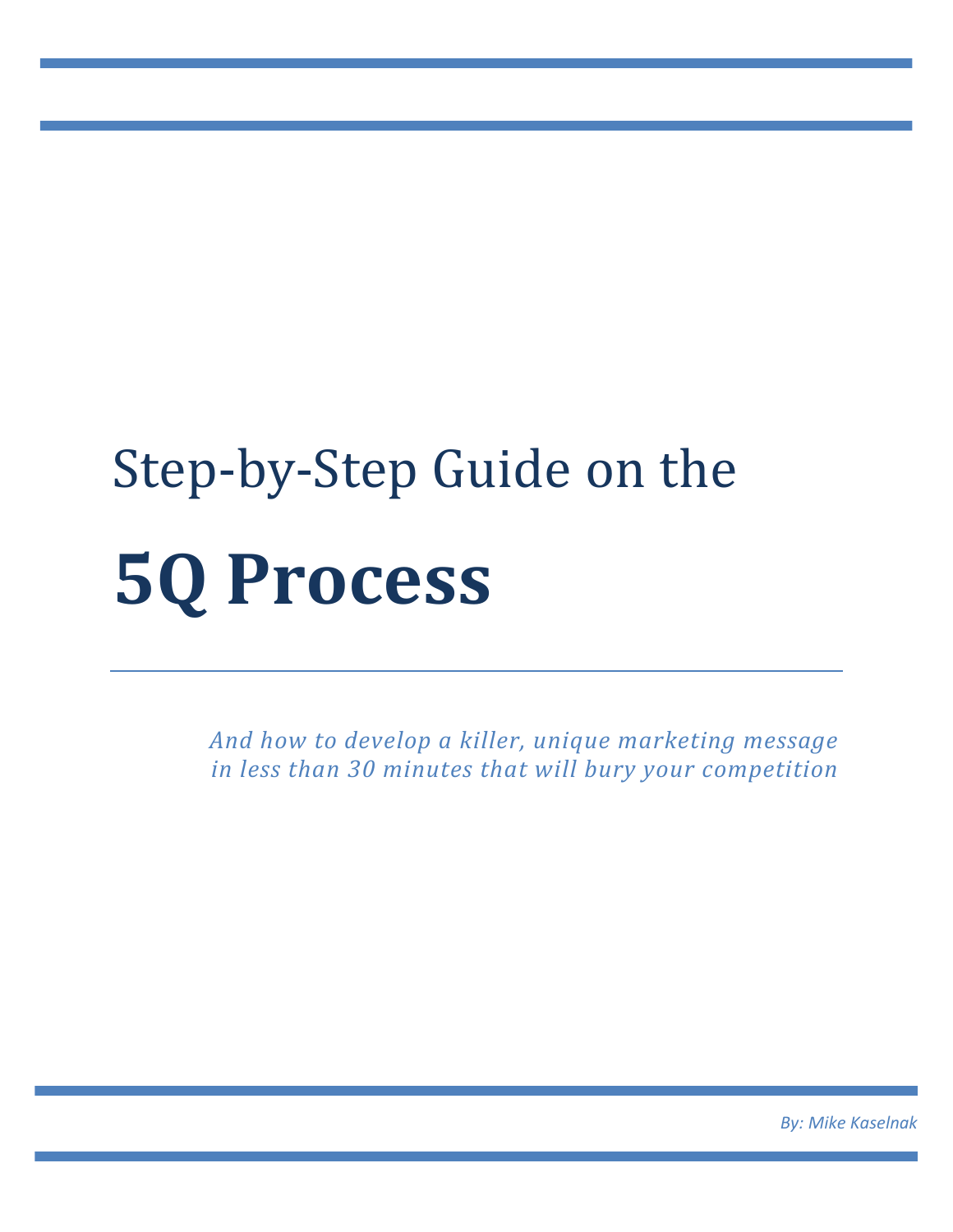# **Table of Contents**

| To get you started—Here are questions to ask yourself to begin forming your own unique message: 9 |
|---------------------------------------------------------------------------------------------------|
| Take What You've Learned and Create the Killer 5Q Word-of-Mouth Client Getter  10                 |
|                                                                                                   |
|                                                                                                   |
|                                                                                                   |
|                                                                                                   |
|                                                                                                   |
|                                                                                                   |
|                                                                                                   |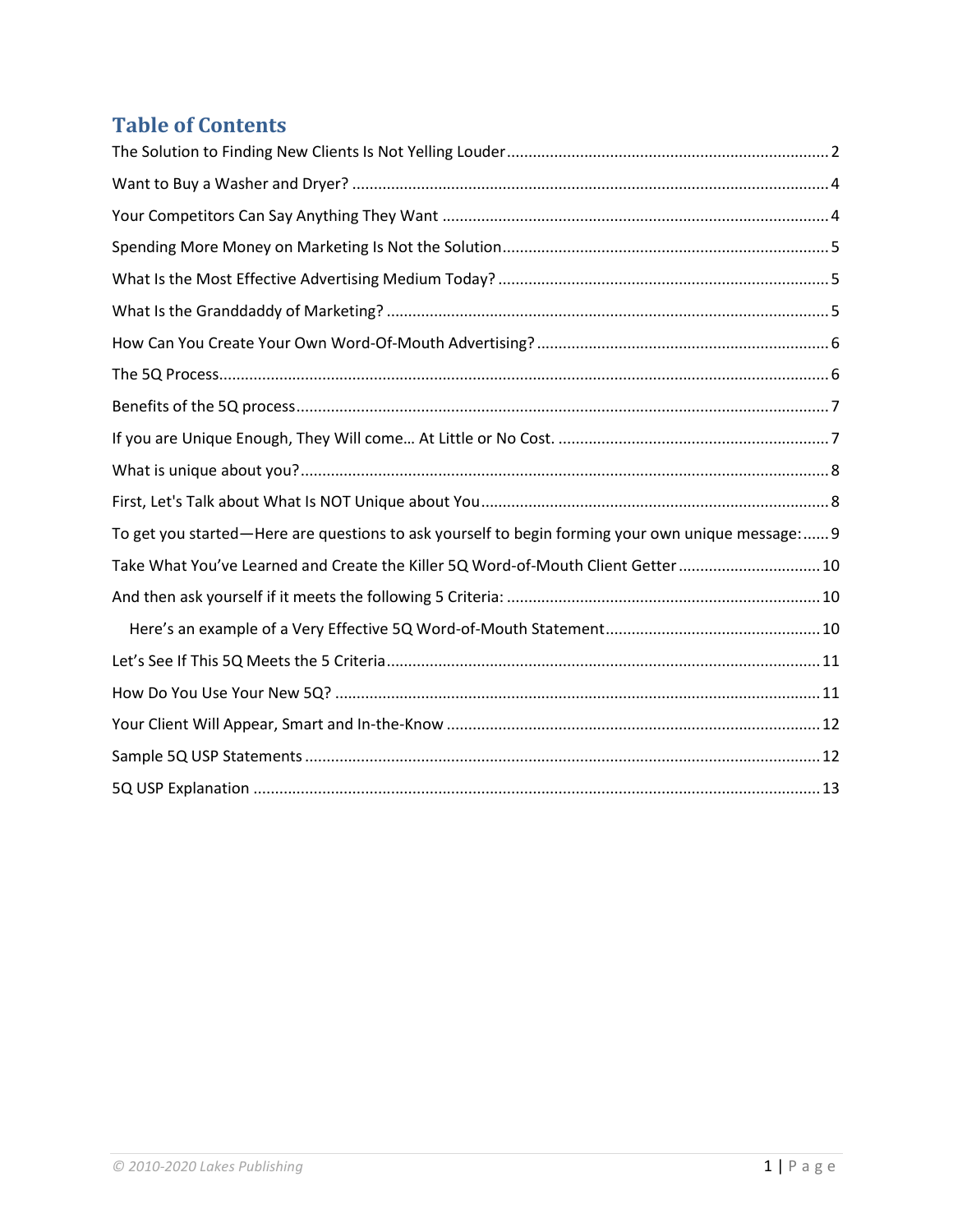# The only guaranteed way to find new clients is absolutely free.

Spending money on marketing is a fool's errand. Yet every single day advisors receive promises in their e-mail boxes, glossy brochures promising miracle cures in their snail mail box, and phone calls from marketers promising riches. But here is the financial industry's dirty little secret…

# Marketing Companies *PURPOSELY* Deliver *Mediocre* Results to You.

You would think that they would want to deliver fabulous results, wouldn't you? Well take a second and think about it. If they delivered fabulous results and put you in front of 100 new clients a month, when would you need to use their services again? You'd probably be busy working thought those 100 new clients for months, wouldn't you?

Marketing companies don't want you to have fantastic results. If you did, you would need to buy their services less often. They need you to keep coming back. Now don't get me wrong. They don't want you have horrible results either, because that would prevent advisors from coming back to them for more marketing as well.

So 100% marketing companies, want you to have mediocre results. They're kind of like Vegas. They want you to win just enough to keep coming back for more. That's how they produce wonderful profit results for themselves… unfortunately, that leaves you making just enough money, to keep coming back again and again and paying them for more marketing.

Obviously under these conditions, spending more money on marketing is ridiculous. But you need to do some sort of marketing or you won't get in front of enough people, will you? So let's talk about the best kind of marketing… Marketing that is absolutely free.

# <span id="page-2-0"></span>**The Solution to Finding New Clients Is Not Yelling Louder**

Right now you are surrounded by hundreds of people that can use your skills. Heck, you could drive through any neighborhood in this country and at least half of the households in the neighborhood are people that could significantly benefit from your expertise and know-how… if they would only let you speak to them.

If they would only listen to you, you could improve their financial lives immensely.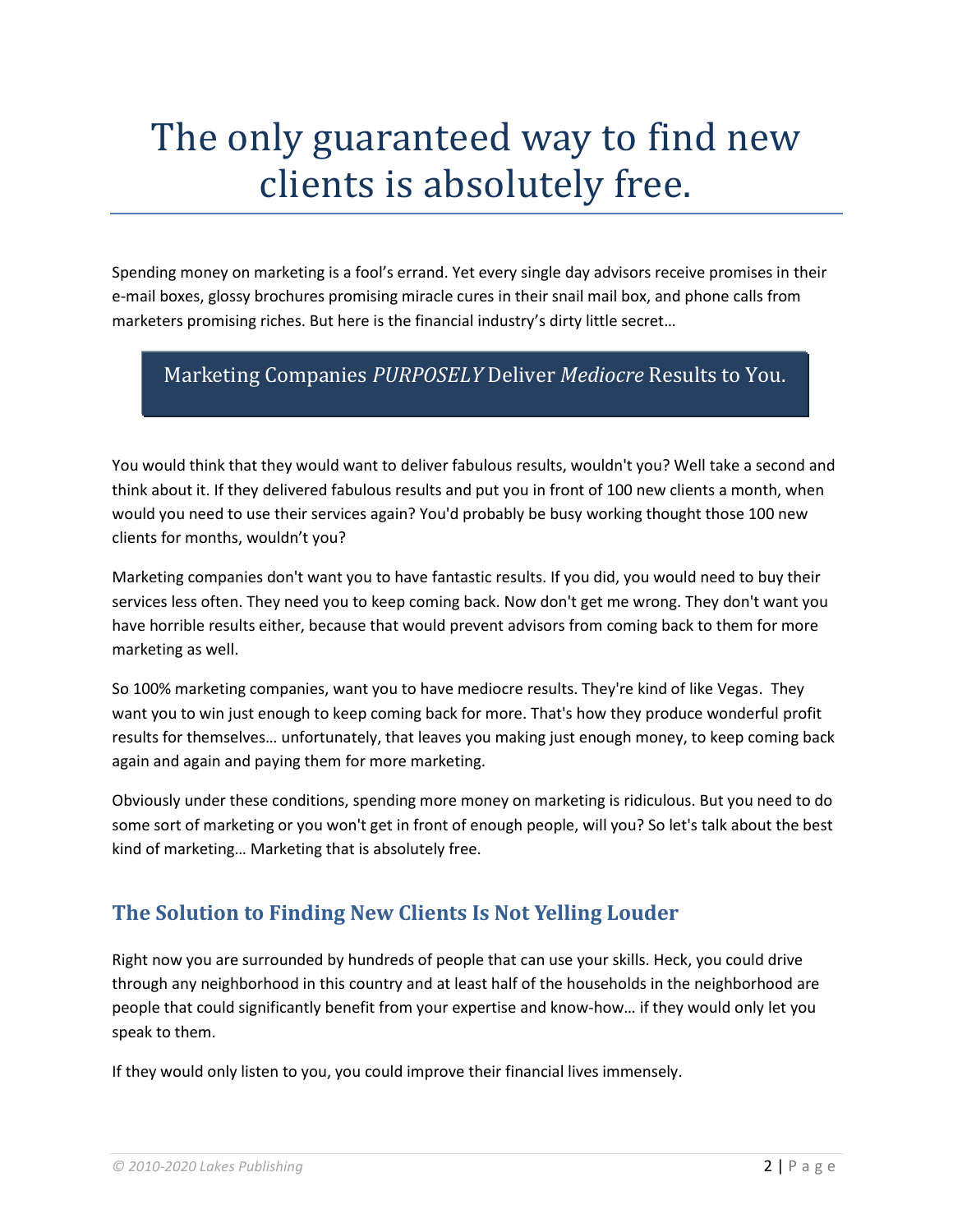- Find ways to reduce their taxes.
- Show them techniques to increase their income safely.
- Introduce them to new products that give them a higher rate of return with less risk. But--and this is a big BUT--they just aren't listening.

If you drive down their streets with loudspeakers attached to your car and broadcast all of your wonderful ideas and ways you can help them, are they going to come tearing out of their houses with rapt attention to your miraculous ideas?

Not likely.

I know! The way to get them to respond is to turn the loudspeakers up louder! If that doesn't work, let's drive through their neighborhood more often with our message. Will that fill our calendars?

Of course not. In order to fill our offices, we need to begin to think like the clients. How do they think?



99% of consumers do not perceive an immediate need to consult with an advisor. They are happy where they're at. They think," Sure, I could probably be doing a little bit better... But I sure could be doing a lot worse."

At least the people we want as clients are thinking this. Do you want clients that are broke? That are deeply in debt? That have no money? No. You want clients that have money and a comfortable income, because these are the people that will make your practice profitable.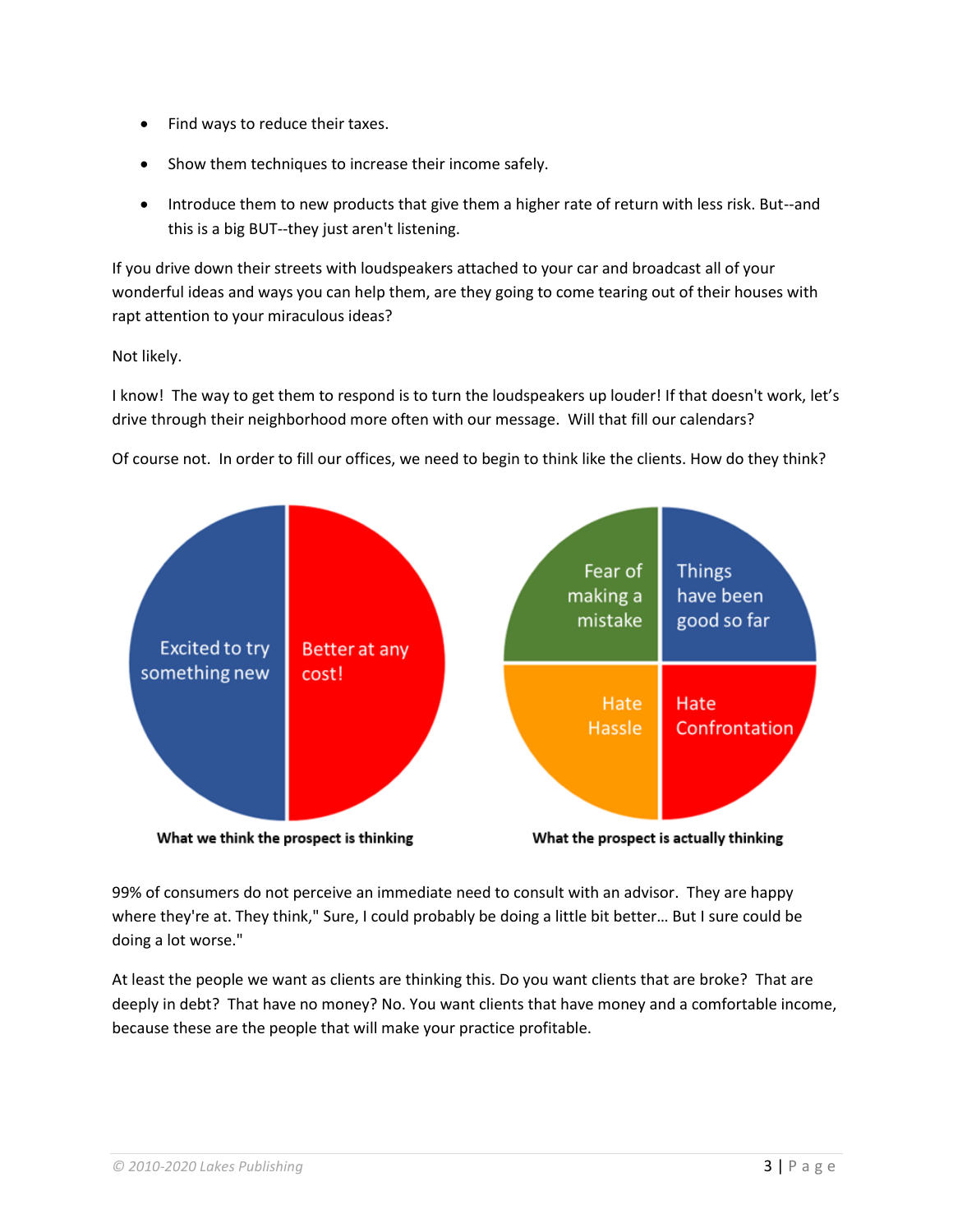Unfortunately, these people are not interested in what you have to offer. They're interested in living life. They're interested in doing things that they enjoy like golfing, gardening, visiting friends and family… anything but talking about their finances.

You see, these people at most, believe they may have the equivalent of a "financial cold." What they don't believe is that their finances are "critically ill."

# <span id="page-4-0"></span>**Want to Buy a Washer and Dryer?**

Think of it this way. Let's say you have a perfectly good washer and dryer at home. When you see the washer and dryer ads on TV, what do you do? If you have a TiVo, you fast-forward through them. If you don't, during the commercial you get up to find a snack in the kitchen. What you don't do, is watch the commercial about washers and dryers. Nor do you pay any attention to the ads in your Sunday paper about washers and dryers, do you?

But here's the thing, these washer and dryer manufacturers are baffled by your disinterest. They think, geez, if you only knew how much cleaner our new washers and dryers could get your clothes, how much less water you'd use, how much less detergent you would use, how much money you'd save, how much easier these new washers and dryers would be on your clothes, if you would only pay attention, you'd realize you really need our new washers and dryers!

But the fact is you already have a perfectly good washer and dryer… Sure, you could probably do a little better… But you could certainly be doing a lot worse to spend a couple thousand dollars on a new washer and dryer that really are not going to benefit your lifestyle in the least. That money would've been better spent on a great vacation!

We have the same problem with our clients. They're not nearly as interested in our offer, as we are ourselves.

If you want to get new prospects attention and get them into your office, you have two choices:

- 1. You can rely on luck to put you at the right place, at the right time—when that rare prospect becomes unhappy with their current situation and is looking for a new advisor.
- 2. Or, you can communicate with people who are otherwise satisfied with their current situation, but are interested in YOU because you are different from all the other advisors out there.

In other words, trust your business to luck… or take control of your practice by crafting your unique message to make you clearly stand out from the crowd.

# <span id="page-4-1"></span>**Your Competitors Can Say Anything They Want**

Even if you ARE the smartest, most expert and caring advisor in the world, you will not get any more prospects than the guy who CLAIMS that he is the smartest, most expert and caring advisor in the world.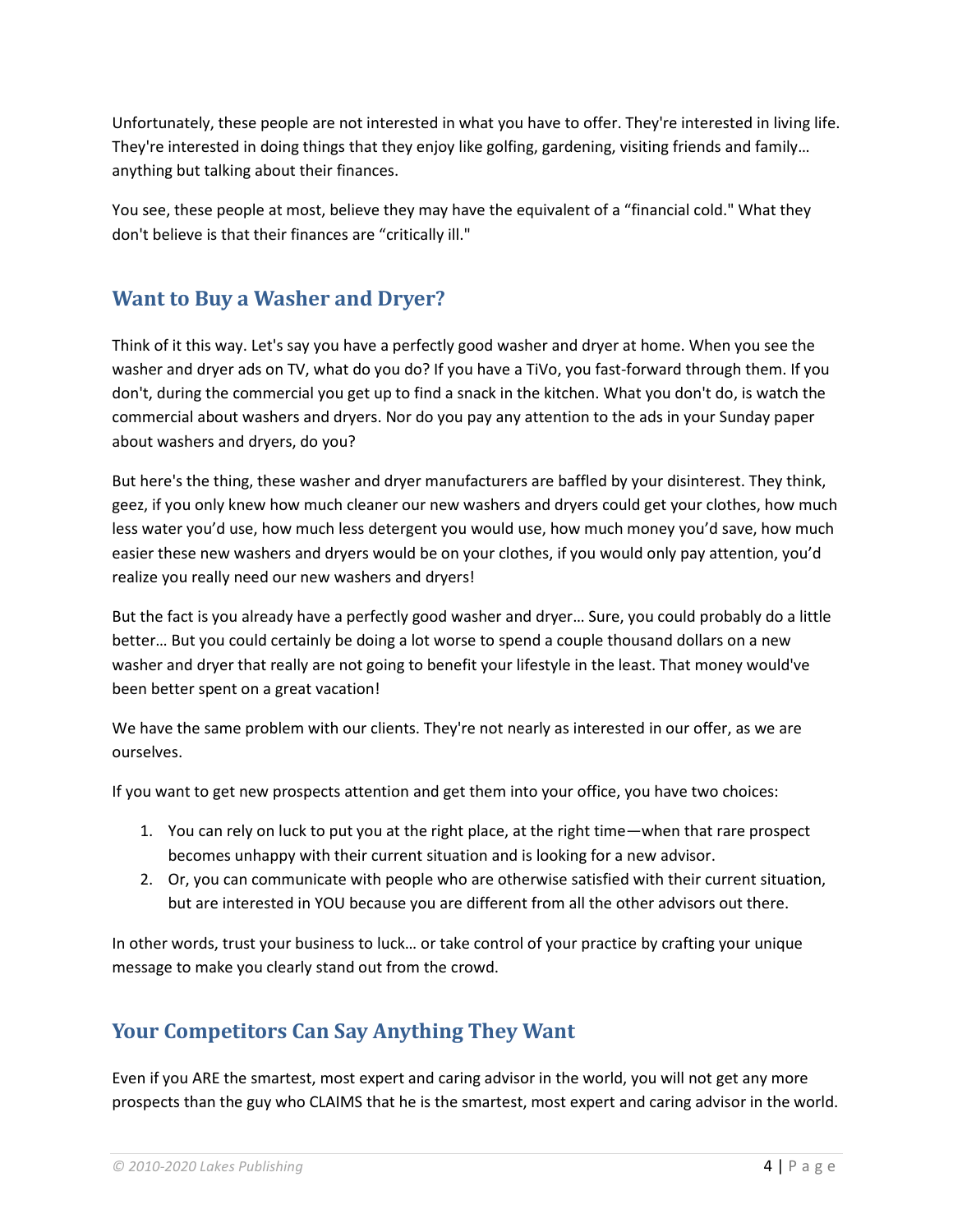Every advisor in the industry has been claiming the same old... "I'm the best \_\_\_\_\_\_\_ in the industry", for years. What has it accomplished? All the advisors claiming the same thing has created a monster… a total distrust of the financial industry by the public.

No wonder the public looks at us with distrust… as a bunch of peddlers hawking our wares. Don't get me wrong… Most people love their current advisor. They think," *It's all the rest of the advisors out there we don't trust."*

So how are we going to get their attention?

# <span id="page-5-0"></span>**Spending More Money on Marketing Is Not the Solution**

There are tons of horror stories about million-dollar advertising campaigns going nowhere. There are also stories of products taking off without a dime being spent on marketing. How much advertising have you seen for products like Facebook and iPods?

None…at least not marketing, in the traditional sense.

Obviously, this is the kind of marketing we envy. Marketing that produces huge results with virtually no cost.

How do we do this for ourselves?

We've got to go back to the oldest advertising in the books. Advertising that's over 50,000 years old. What's old is new again, the granddaddy of advertising.

# <span id="page-5-1"></span>**What Is the Most Effective Advertising Medium Today?**

When I ask advisors that question, I get all sorts of answers. Some will sing me the praises of radio. Some tell me the power of social network marketing and how it's going to change the world. Some will extol the effectiveness of Google ad words and Internet marketing.

It's none of those. Without the granddaddy of advertising, all of these mediums, or any other medium would be worthless. You could invest thousands or even hundreds of thousands of dollars in these mediums and get zero results. You need to leverage the granddaddy of advertising.

# <span id="page-5-2"></span>**What Is the Granddaddy of Marketing?**

You know it as word-of-mouth advertising. Think about it, isn't that how Facebook grew to one of the largest companies in the world? Isn't that how we went from the Sony Walkman to an iPod in every pocket in just a few years?

Word-of-mouth advertising is effective… because word-of-mouth advertising is trust.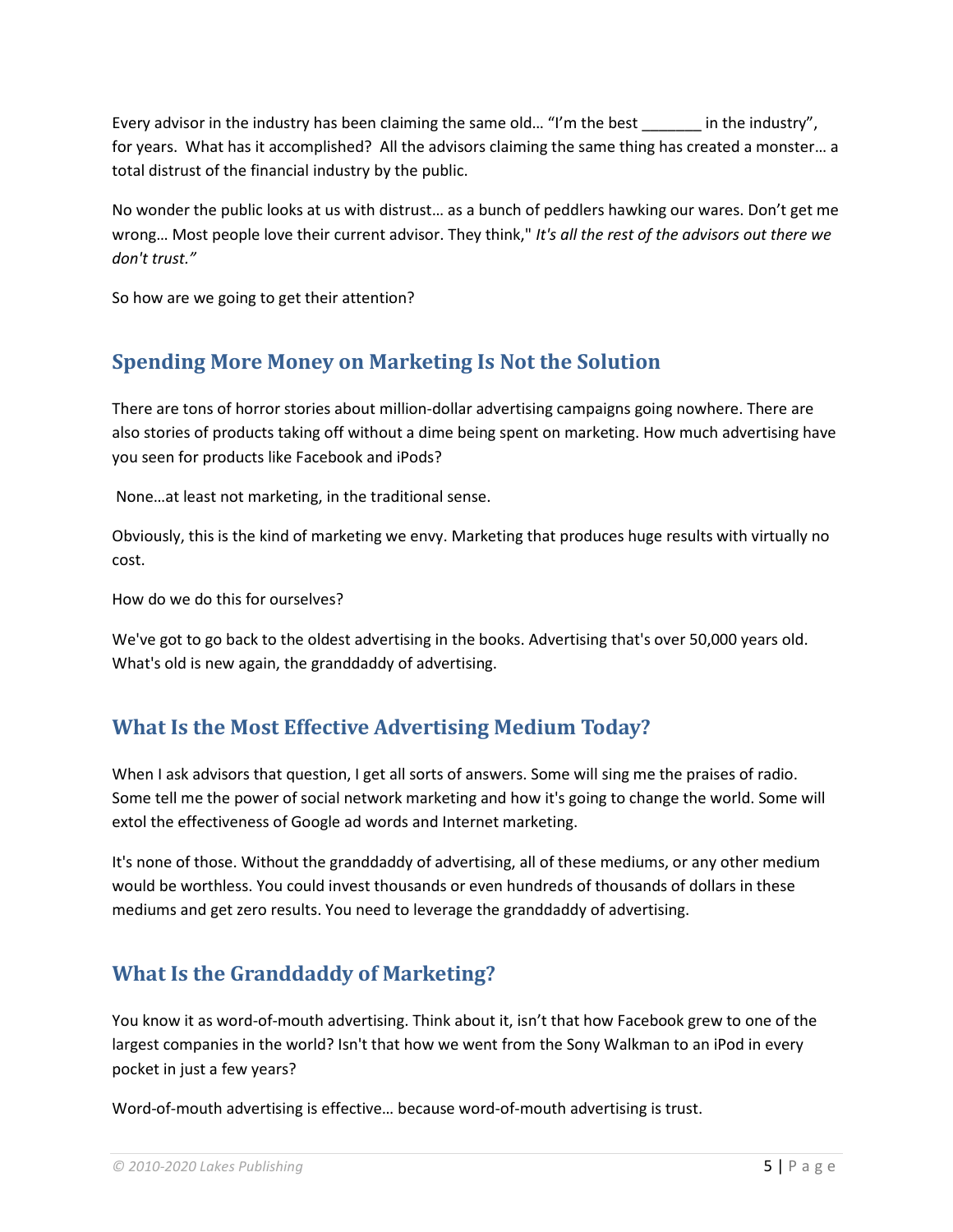Every single day, the American consumer becomes more skeptical, more cynical, and harder to reach by any type of marketing. However, there is one thing they still trust the…the opinions of their friends, neighbors, and families.

If you can tap into those opinions, you've accomplished what spending a hundred thousand dollars on advertising could never do.

In fact, the most respected men and women in advertising and marketing today have realized that this is the case. Have you ever heard of viral marketing? Viral marketing is nothing more than a type of wordof-mouth advertising. It's funny, but in a world creating new forms of electronic media every day… Smart phones to Groupon to social networking communities--the best minds in marketing still agree that word-of-mouth advertising is the granddaddy of them all.

Justin Bieber became famous overnight using it… the 2011 YouTube video of the year was a song, so crappy, that word-of-mouth made the girl that sang it instantly famous… apparently even crappy wordof-mouth can make you tons of money.

You see, people trust the opinions of their friends, neighbors, and relatives. If they say something is funny, then I'll check it out. If they think a restaurant is good, then I'll check it out. If they rave about a dentist and the TV above the examination chair and the fantastic whitening they get every time they go there…I'll check it out.

I trust their opinions. I don't trust some restaurant or dentist's advertising, no matter how pretty it is.

# <span id="page-6-0"></span>**How Can You Create Your Own Word-Of-Mouth Advertising?**

The good news is that you can be well on your way to a successful word-of-mouth campaign with just a few easy techniques. I've incorporated them into a process I call the 5Q process.

Using this process will accomplish two things for you:

- 1. It will get people talking about you in a way that excites them and rewards them.
- 2. You will help them leverage their excitement into results by helping them use all the tools we have available in modern society today… the internet… social networking… e-mail… and plain old face-to-face communication.

# <span id="page-6-1"></span>**The 5Q Process**

You may or may not be familiar with Six Sigma, but it has become the standard for quality control for virtually every Fortune 500 company. It can be summarized by:

```
Define \rightarrow Measure \rightarrow Analyze \rightarrow Improve \rightarrow Control
```
It is from that theory that your solution to uniqueness comes.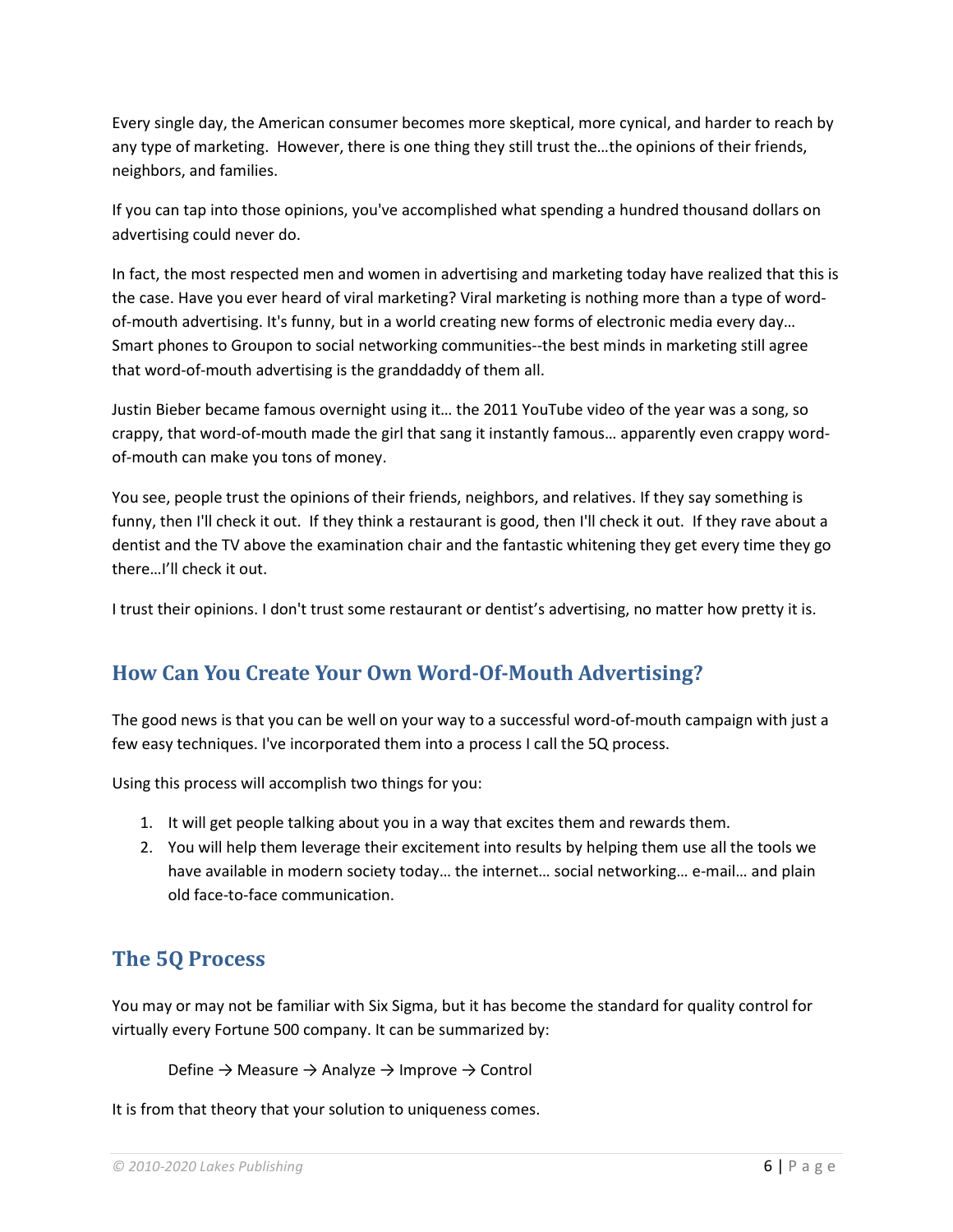In the 1930s, Saki chi Toyota developed a systematic way of looking at problem solving. It has since been adapted worldwide by almost any company you could name…GE…Microsoft…Hewlett Packard…Toyota…Federal Express…American Express…and on and on.

I simply adapted it years ago to assist the advisors I mentored in crafting their message of uniqueness. I call it the 5Qs.

# <span id="page-7-0"></span>**Benefits of the 5Q process**

The 5Q process offers some real benefits to the professional and their practice:

**Simplicity—**It is easy to use and can be accomplished in as little as 15 minutes.

**Effective—**It truly helps to quickly separate your message from those of your competitors and attracts the exact type of client you want for your business.

**Comprehensive—**It is a tool that you can use with any number of marketing methods from direct mail to seminars to social network marketing.

**Flexible—**It works with any type of practice. Whether estate planning, college-funding, 401(k) rollover whatever the business or type of client you are seeking, 5Q will work to get that client in your door.

**Inexpensive -** You can either do it yourself for free or hire one of many organizations that now have consultants trained and certified in the 5Q process.

This process while simple is not always easy. Working through the process comes naturally to some advisors and takes real work with others. The more effort you put into it, the easier it will be to get new clients in your office at no cost.

# <span id="page-7-1"></span>**If you are Unique Enough, They Will come… At Little or No Cost.**

100 years ago, in 1907 there were 68 different car companies…today, only a handful. In the last 50 years is been virtually impossible for a new car company to crack the American market. Yet when you look on the roads today, what do you see? Hyundai's.

How in the heck did they crack the uncrackable auto market? By being unique.

- They offered a 100,000 mile/ 60 month warranty. Remember, this was at a time when all other car manufacturers were offering 30,000 mile/ 36 – month warranties.
- They offered roadside service for all their vehicles at no cost. Remember, this was when only the high-end, luxury vehicles offered this premium service.

They became unique. The one thing everyone worried about was the new car manufacturer's quality. Hyundai completely eliminated that worry by not just equaling the established car companies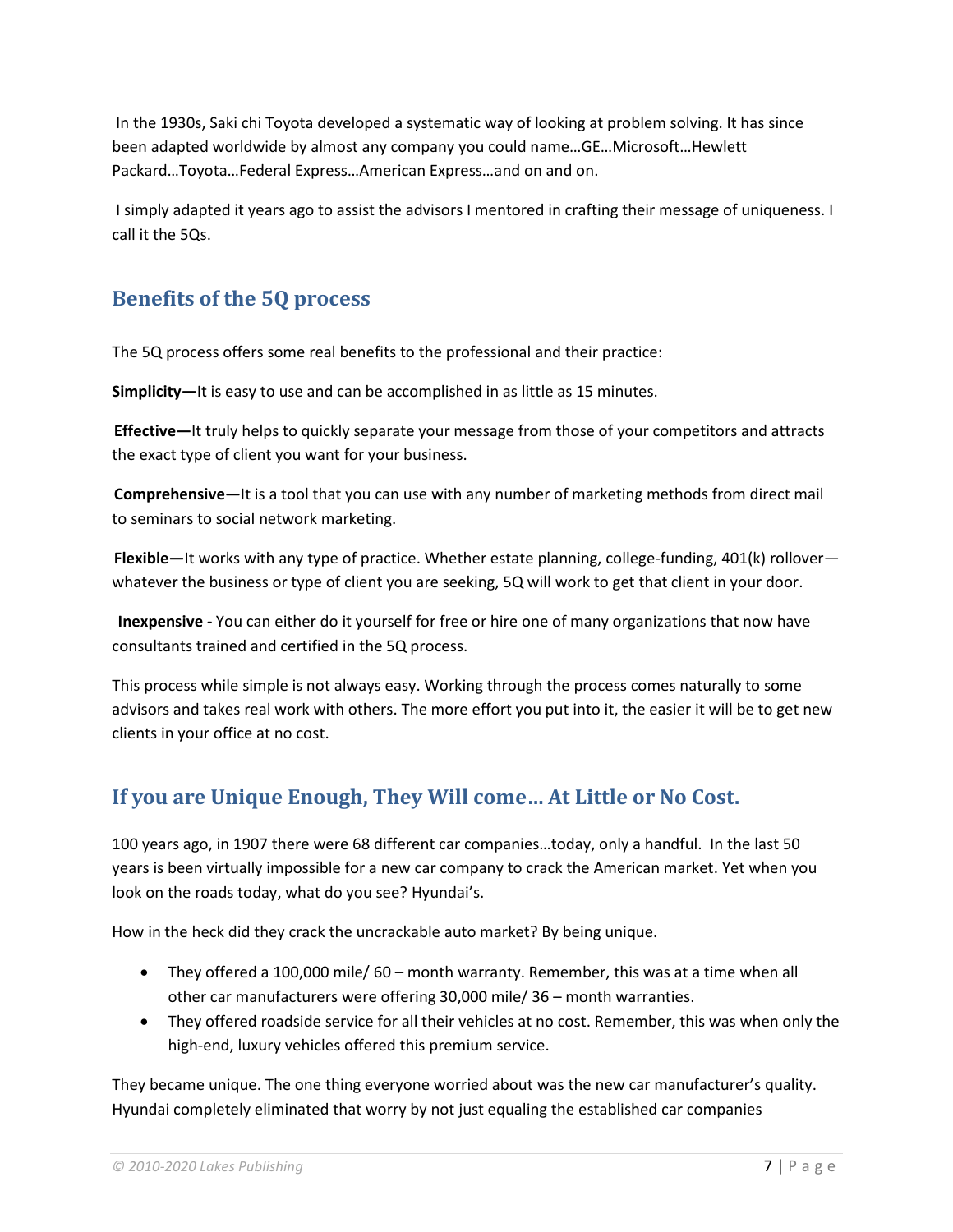warranties--not even just bettering them by a little--they blew them out of the water! They were unique!

This one thing, uniqueness, will make or break all of your marketing.

# <span id="page-8-0"></span>**What is unique about you?**

You really need to nail this question. And for some reason, many advisers have a real problem answering this question… and that's the reason their marketing is suffering. Fuzzy uniqueness equals …fuzzy marketing equals …very few prospects.

We have to understand that as advisors, we are commodities. We offer basically the same thing all of our competitors offer. We can't put our mutual funds on sale for 50% off… Or offer unbelievable guarantees on the investments we offer… at least not if we want to stay out of trouble with compliance.

So, because we can only offer the same thing our competitors offer, we look almost identical to our prospective clients.

We have to figure out a real and tangible way to differentiate ourselves from all of our competitors… Or we will languish in mediocrity… never achieving the success that we deserve.

# <span id="page-8-1"></span>**First, Let's Talk about What Is NOT Unique about You**

Before we talk about what makes you unique, let's talk about what does not make you unique. The reason I bring this up is that many advisers that I've worked with have used the following phrases to describe why they are unique to me… The fact that so many advisers have given me the same phrases is clearly a sign that these phrases do not describe uniqueness. These phrases do NOT make you sound unique:

- We have terrific service
- We care about our clients
- We are the retirement experts
- We are the IRA experts
- We are the IRA rollover experts
- We are the 401(k) rollover experts
- We put our client's concerns first

These are platitudes, not statements of uniqueness. These are the same kind of statements all of your competitors are making. It does not matter whether you believe that you are better than your competitor in any of these particular areas…

Clients see advisors as identical when they make the same claims. Prospects don't take the time to do a side-by-side comparison. They'll just dismiss both advisors making the same claims.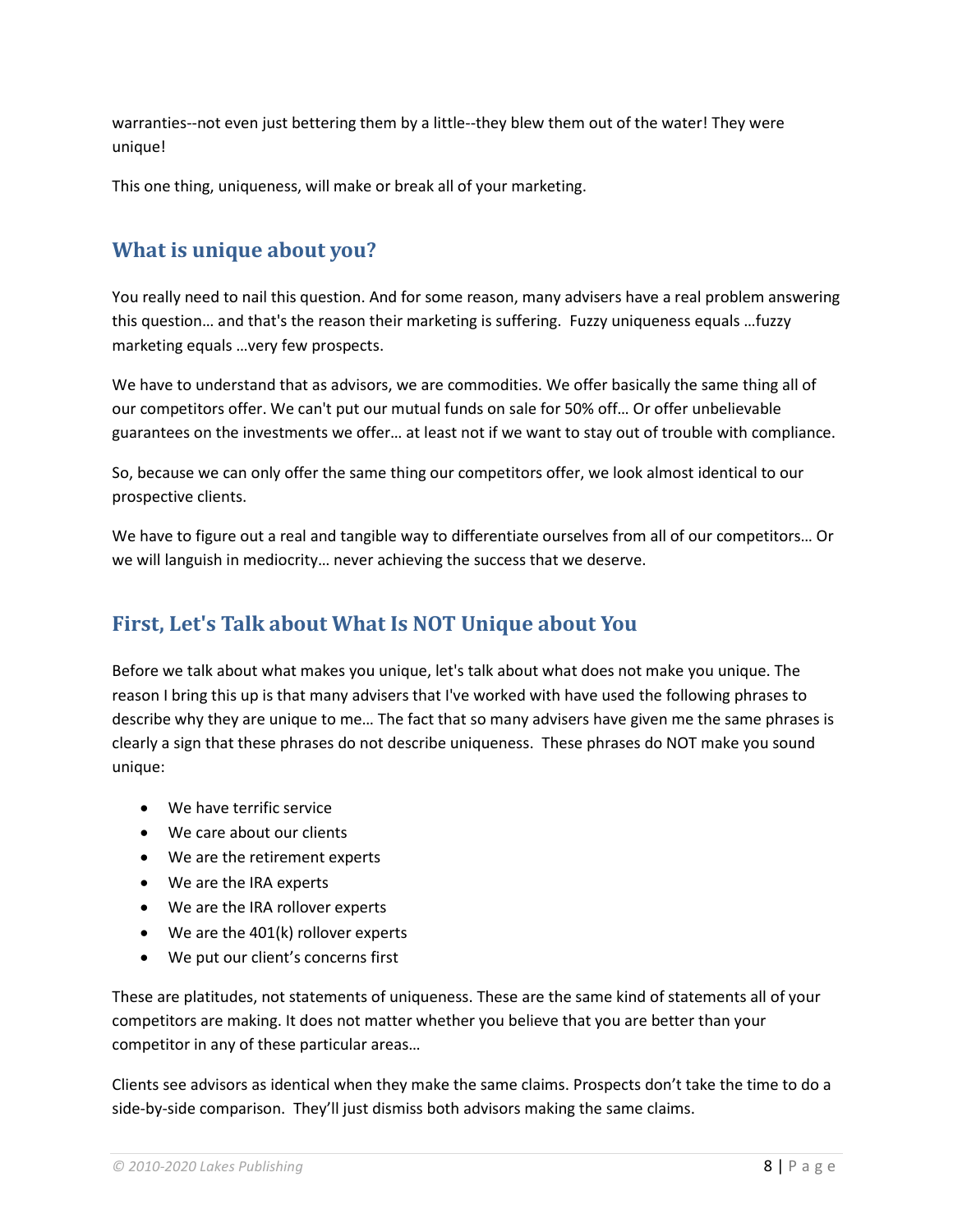In other words, they'll ignore you.

# <span id="page-9-0"></span>**To get you started—Here are questions to ask yourself to begin forming your own unique message:**

- 1. What is your target market? Where do they live, work, and play?
- 2. What are the three things that keep your target market up at night?
	- a. What frustrates them?
	- b. What frightens them?
	- c. What makes them greedy?
- 3. What is your specialty? Where does your expertise lie?
- 4. Does this specialty have a common name?
- 5. Why does your target market need your company?
- 6. What you do for your target market that nobody else does?
- 7. Why would your target market think that is important?
- 8. Whether it is true or not, do they perceive your competitors as also doing that for them?
- 9. Are you known as the person for doing that thing in your territory?
- 10. Who are your competitors?
- 11. If you could communicate one thing… that your target market didn't already know about you, what's the one thing you'd want them to know that you could do for them that you competitors couldn't?
- 12. Finish the following lines:
	- a. Nobody does \_\_\_\_\_\_\_\_\_\_, like we do.
	- b. We are the best choice among our competitors because\_\_\_\_\_\_\_\_\_\_\_\_\_\_\_\_\_\_\_\_\_\_\_\_\_
	- c. Our clients love us more than they could ever love our competitors because
	- d. None of our competitors know how to benefit our target market by doing or using , like we do.
	- e. The one technique that we know and use, that none of our competitors know is\_\_\_\_\_\_\_.
	- f. If one of my competitors was eavesdropping on a conversation I was having with the prospect (and I didn't want to give away a competitive secret) I would finish the following sentence as:
		- i. Mr. Prospect, if there was a way to (achieve" *this",* without *"this"* risk), you'd want to know about it, wouldn't you?
- 13. If you surveyed all of your current clients and asked them what you or your company stood for, what would the top three answers be? (I would recommend that you actually do this… It will provide you with an immense amount of valuable information that you could leverage in all of your marketing)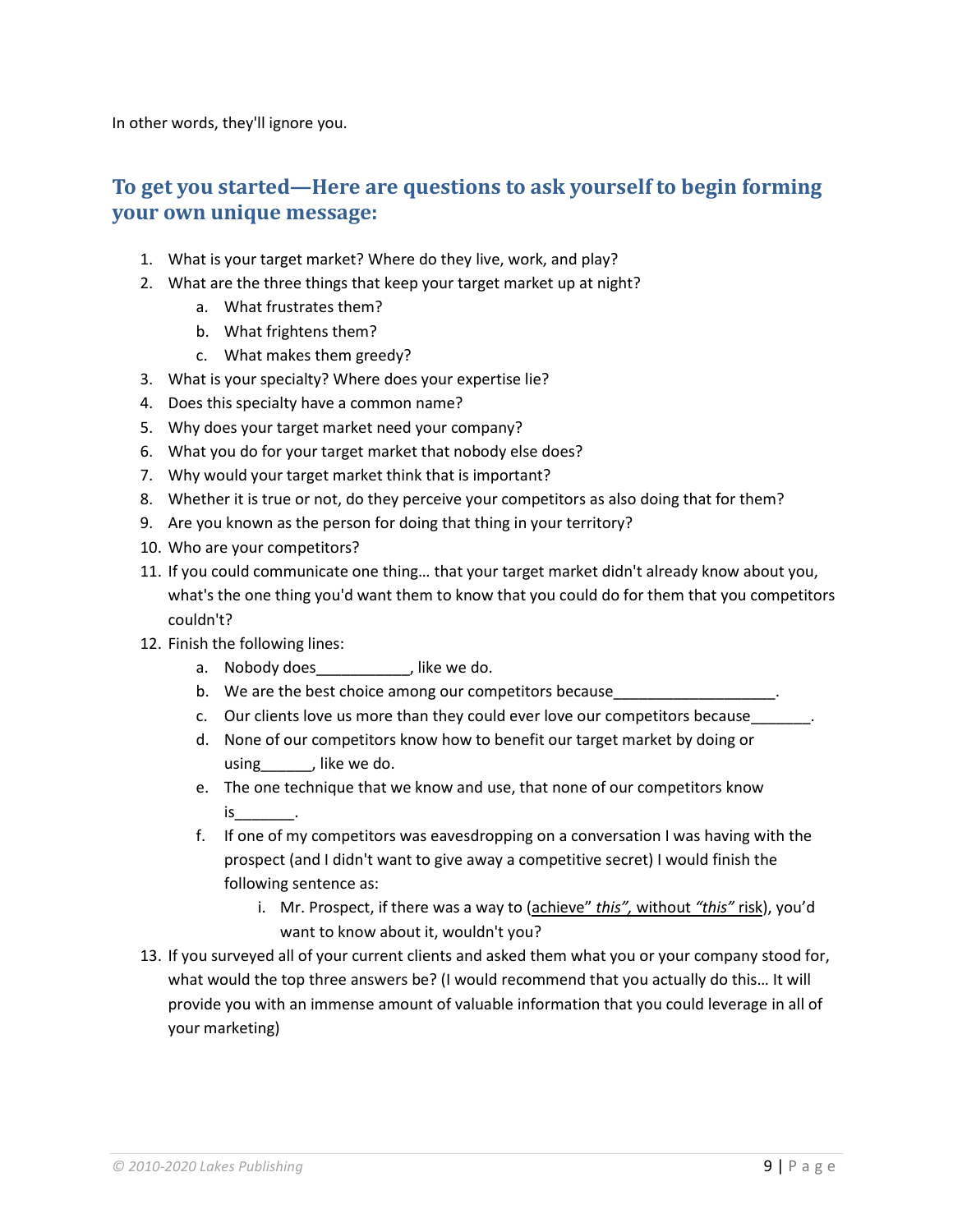# <span id="page-10-0"></span>**Take What You've Learned and Create the Killer 5Q Word-of-Mouth Client Letter**

Now that you've taken a good hard look at how you compare to your competitors in your prospective client's eyes, you can begin to create the message that will build your business-like wild fire.

Sit down and ask yourself this question:

If someone asked me why their parents should work with me instead of any of my competitors… what would I tell them?

Write down exactly what you would tell them.

# <span id="page-10-1"></span>**And then ask yourself if it meets the following 5 Criteria:**

- 1. Is it something that only you can claim… or are claiming? Is it something that none of your competitors are saying?
- 2. Does it address something that keeps your client up at night:
	- a. Greed
	- b. Fear
	- c. Frustration
- 3. Is it extremely specific? Specificity creates trust. Is it something that your prospects feel they could check out for accuracy if they wanted to (I've never heard of a prospect going to the length of checking out a claim… they believe that you wouldn't claim something they could check out, unless it was true.)
- 4. Is it brief and repeatable? If it is not repeatable, it is worthless… the whole point here is to get this message circulating virally.
- 5. And here's the test: Is it something that gets them to say, "Tell me more… how do you do that?" Test this out. Actually, start using it. If people are asking you for more information without any further prompting… You've hit the jackpot.

#### <span id="page-10-2"></span>**Here's an example of a Very Effective 5Q Word-of-Mouth Statement**

Several years ago I was working with an agent whose target market was teachers in the state of Minnesota. Here's the 5Q we came up with:

#### *"I increase a teacher's retirement pension income by an average of \$430 a month by utilizing the new changes in the Minnesota Teachers Statute 256B.057."*

When a teacher asked him what he did and he said this… guess what the next thing out of the teacher's mouth was? "How do you do that?"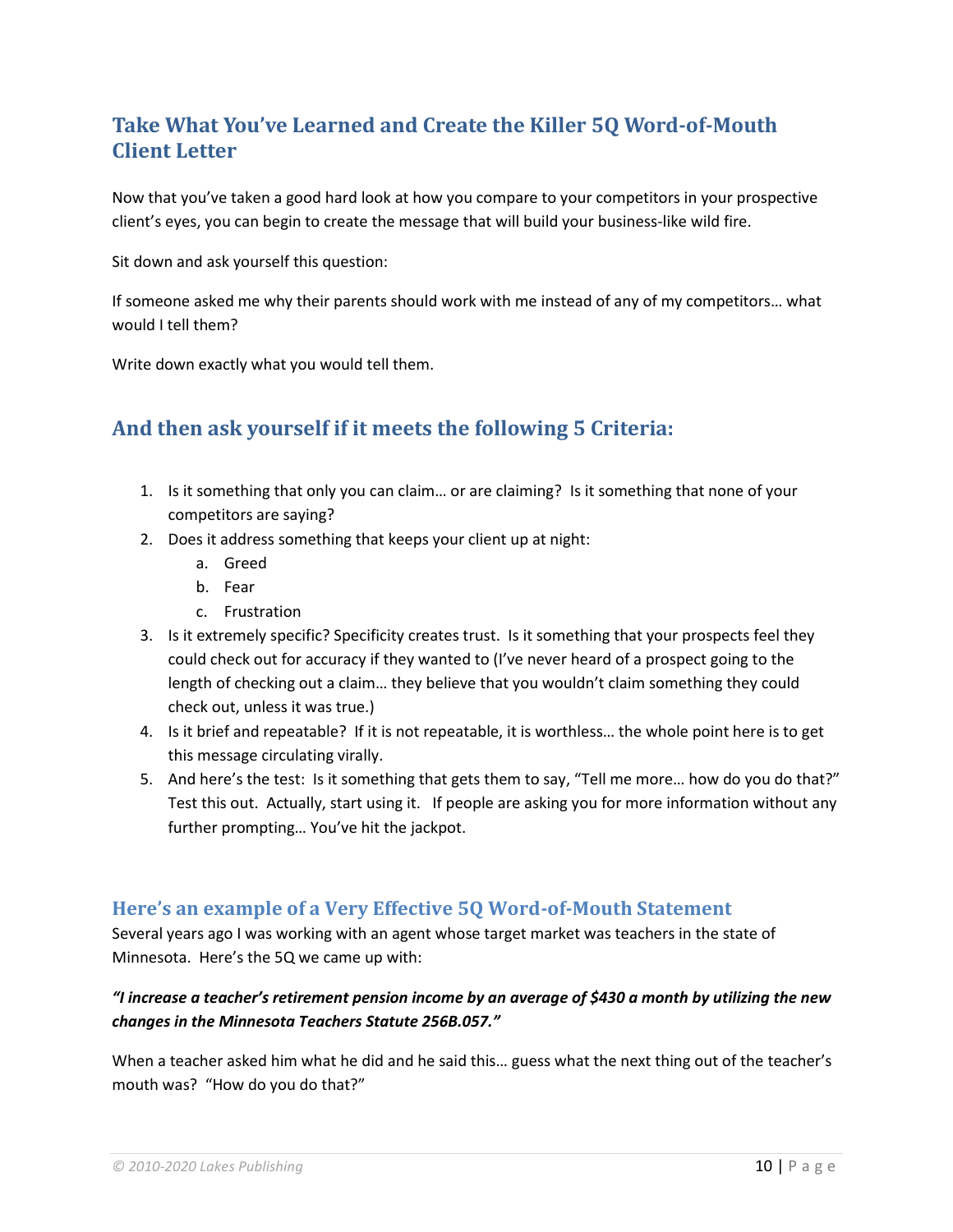The teacher had now invited the advisor to sell to them.

If he had instead said, "I'm an expert on teacher's 403(b)'s and retirement plans"… as he had been saying before we created the 5Q for him… guess what the teachers did? They ran away from him, fearing a sales pitch if they showed any interest at all!

# <span id="page-11-0"></span>**Let's See If This 5Q Meets the 5 Criteria**

#### *"I increase a teacher's retirement pension income by an average of \$430 a month by utilizing the new changes in the Minnesota Teachers Statute 256B.057."*

- 1. Were any of his competitors claiming that they could increase teachers' retirement by \$430 a month using Statute 256B.057? No. So it meets the Unique Criteria.
- 2. Did it address Fear, Frustration or Greed? Yes, Fear—not having enough to live on. Frustration—teachers don't get enough respect (at least in their own eyes) Greed—"Free" money by just knowing about this new Statute! Does it pass this criteria? Yes.
- 3. Is it specific? Can't get much more specific, in one sentence, can you?
	- a. Increased income by \$430 per month
	- b. New changes
	- c. Statute 256B.057
- 4. Is it brief and repeatable? One sentence brief—so it meets that. Repeatable, except for the exact statute number. Using the exact statute number is forgivable because of the believability it created. By actually naming the Statute people instantly wanted more info so they could use it as well… this advantage outweighs the difficulty of remembering the exact Statute number. The people that gave my advisor client Word-of-Mouth just said, "… I don't remember exactly what Statute, but he knows it and it will get you an extra \$430 a month!)"
- 5. Did it get people saying, "How exactly do you do that?" Yep.

#### **It meets all five Criteria to make a Killer 5Q Word-of-Mouth Statement.**

My Advisor client brought on a ton of new client teachers and assets using this 5Q.

#### <span id="page-11-1"></span>**How Do You Use Your New 5Q?**

You use it everywhere!

- Stationery and business cards
- Brochures
- **Seminars**
- Direct mail
- Networking
- Social situations
- And the proverbial elevator pitch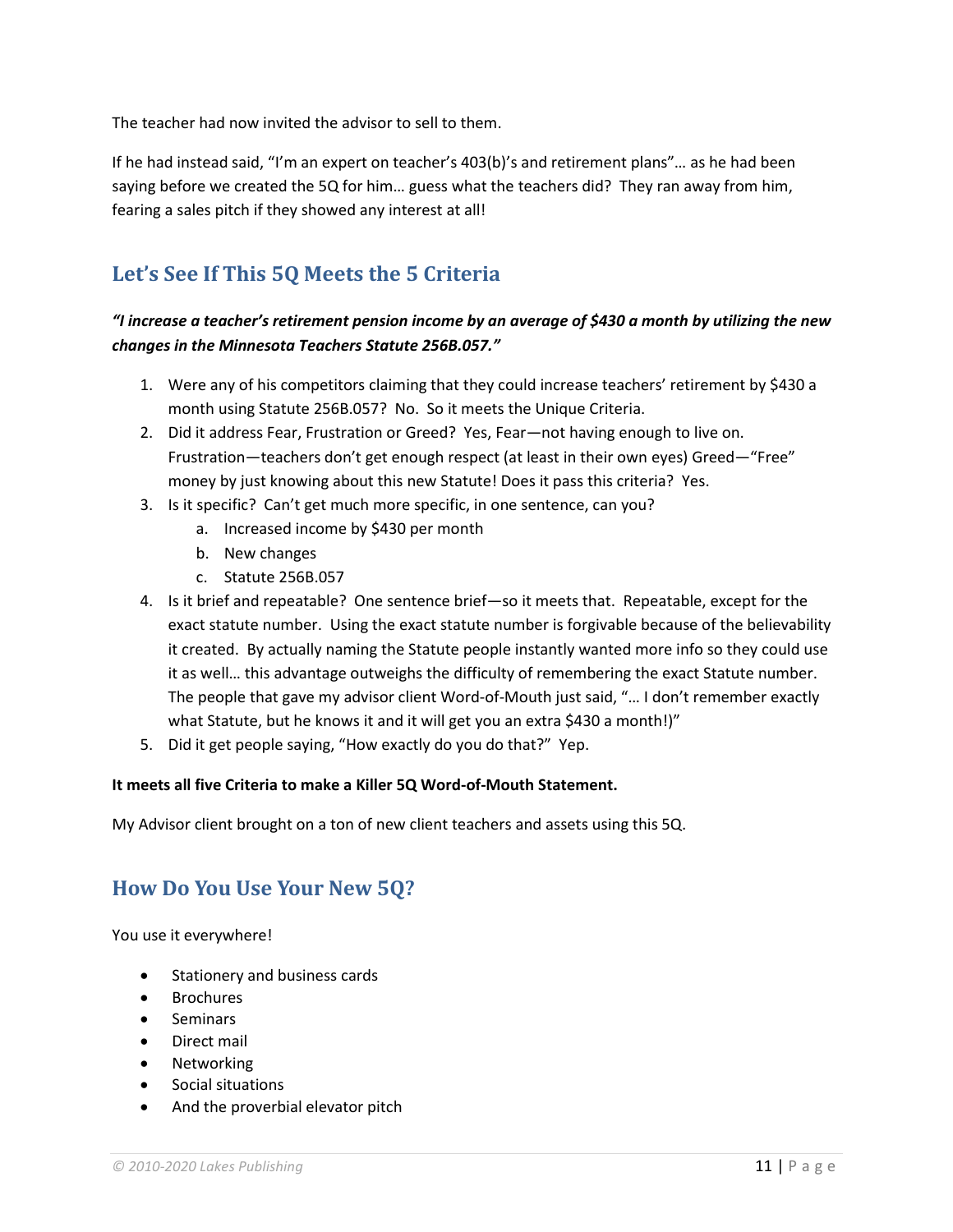You should also make sure that your clients are well versed in your new 5Q. Your referrals are about to go through the roof!

You see, up to this point, your clients were afraid to give referrals to you. They love you but they don't want to experience rejection. Here's what I mean.

What do you think their friends, family and neighbors would say when your client approached them and said, "Say, you should talk to my advisor, he's an IRA expert!"

The person they approached would say, "Oh, thanks, but so is my guy. Maybe you should talk to him!"

When do you think the next time your client's going to try to give you a referral? NEVER.

# <span id="page-12-0"></span>**Your Client Will Appear, Smart and In-the-Know**

However, with the right 5Q your client won't get rebuffed. Instead, they will get to appear, smart and in-the-know. When they say, "You should talk to my advisor… he increased my teachers' retirement pension income by an average of \$430 a month by utilizing the new changes in Statute for Minnesota Teachers 256B.057."

If the person his client said that to was in his target market… Minnesota Teachers… they said, "Really, how does he do that?"

Your client is rewarded by looking smart and made them feel good! So, they continue to refer you to your target market again and again.

The advisor that utilized this 5Q received more referrals in 6 months than he had in his entire 15-year career… and it makes sense that he would, doesn't it?

When you have crafted the perfect 5Q message for you and your practice, you will then possess the Midas touch. All of your marketing will turn to gold.

#### <span id="page-12-1"></span>**Sample 5Q USP Statements**

*The blue/italic indicates if that is the focus you use for your practice…. the un‐bolded is the USP statement.*

#### *Withdrawing from IRA's or 401(k)s (IRS tax code):*

 $\Rightarrow$  I show people born before 1960 how to withdraw money from their IRA and pay 47% less tax using IRS Section 408.

*Create a pension (using ideas from University of San Francisco business school)*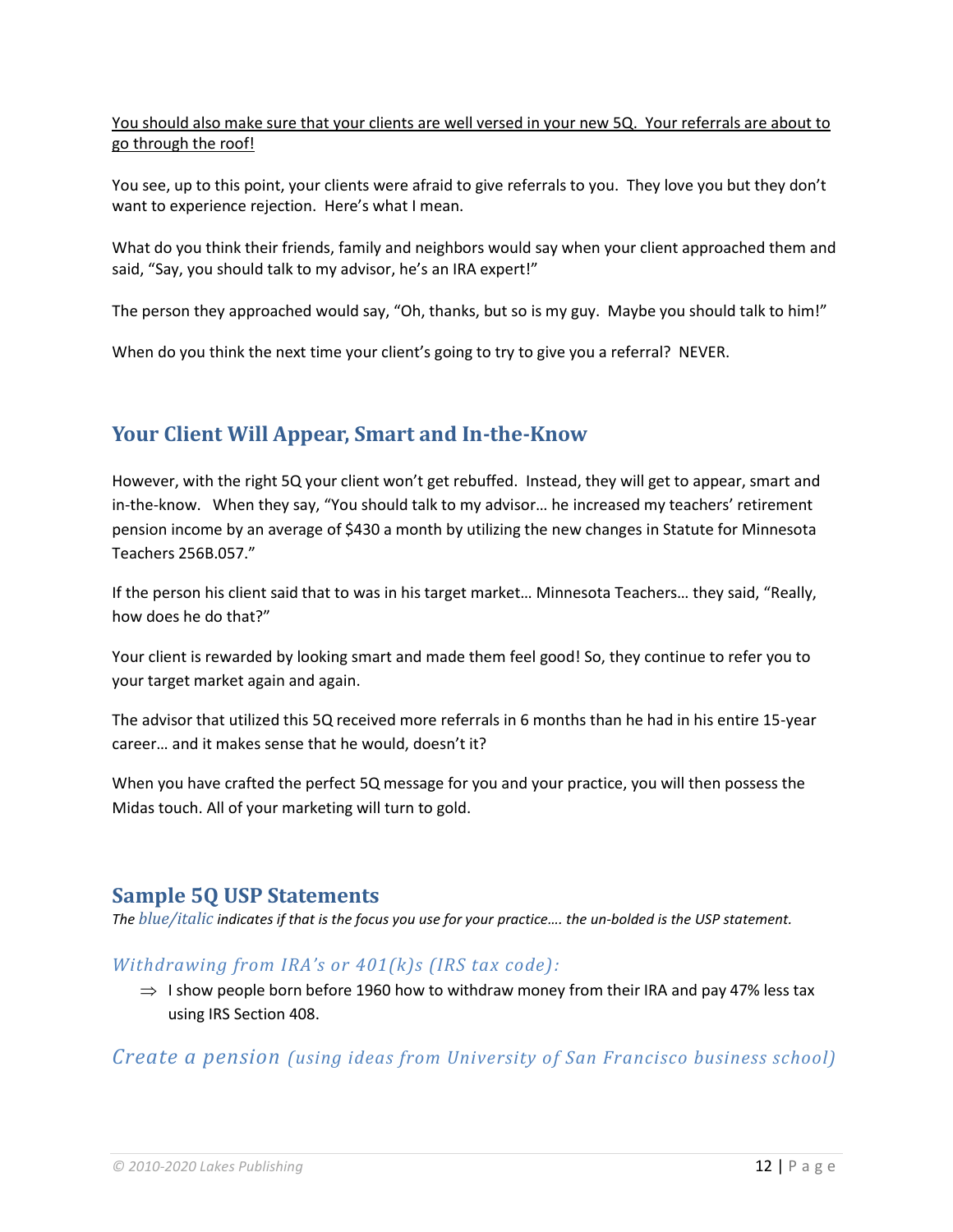$\Rightarrow$  I show people how to increase the income generated by their current investments by 25% (with no additional risk) by simply using a formula developed at the University Of San Francisco School Of Business.

#### *Lower fees and taxes on your investments (IRS tax code)*

 $\Rightarrow$  I reduce the tax people who don't work full-time pay on their investment income to 1.5% using IRC Section 72.

#### *Reduce the cost of your mortgage*

 $\Rightarrow$  I show people how to use government money to pay 15% of their mortgage, insurance premiums, or car payments by using IRC Section 72.

#### *Reduce taxes*

 $\Rightarrow$  I show people over the age of 62 how to reduce their taxes by up to 50% based on IRS Section 86.

#### *LTC*

 $\Rightarrow$  I show people how to get long-term care coverage without paying premiums using the Pension Protection Act of 2006.

*These USP statements are copyrighted to 5Q Group and can only be used while you are a member of 5Q Group. Any use outside of 5Q Group is strictly prohibited.*

# <span id="page-13-0"></span>**5Q USP Explanation**

#### *Withdrawing from IRA's or 401(k)s:*

IRC Section 408 deals with IRA's. It clarifies the rules for contributing to, withdrawing from, and converting traditional IRA's to Roth IRA's.

The strategy for withdrawing money and paying 47% less tax involves systematic, strategic IRA withdrawals and the subsequent Roth conversion of those withdrawals.

The withdrawals are strategic in the sense that they occur after age 60 (to avoid any penalties) but before age 70 (when withdrawals become mandatory). The amount of the withdrawal is calculated by looking at a client's tax return and seeing how much room they have before going over the 15% "effective" rate.

A withdrawal in that amount is taken and converted to a Roth IRA. You have to pay tax on the

conversion, but the Roth IRA continues to grow tax free. If you assume a 6% growth rate for 10 years you have a balance in the Roth IRA bigger than what you started with.

You withdrew money from a traditional IRA and paid tax on the withdrawal to create the Roth IRA. If you look at what the Roth grows to (and remember it's tax free at this point) and assume that you would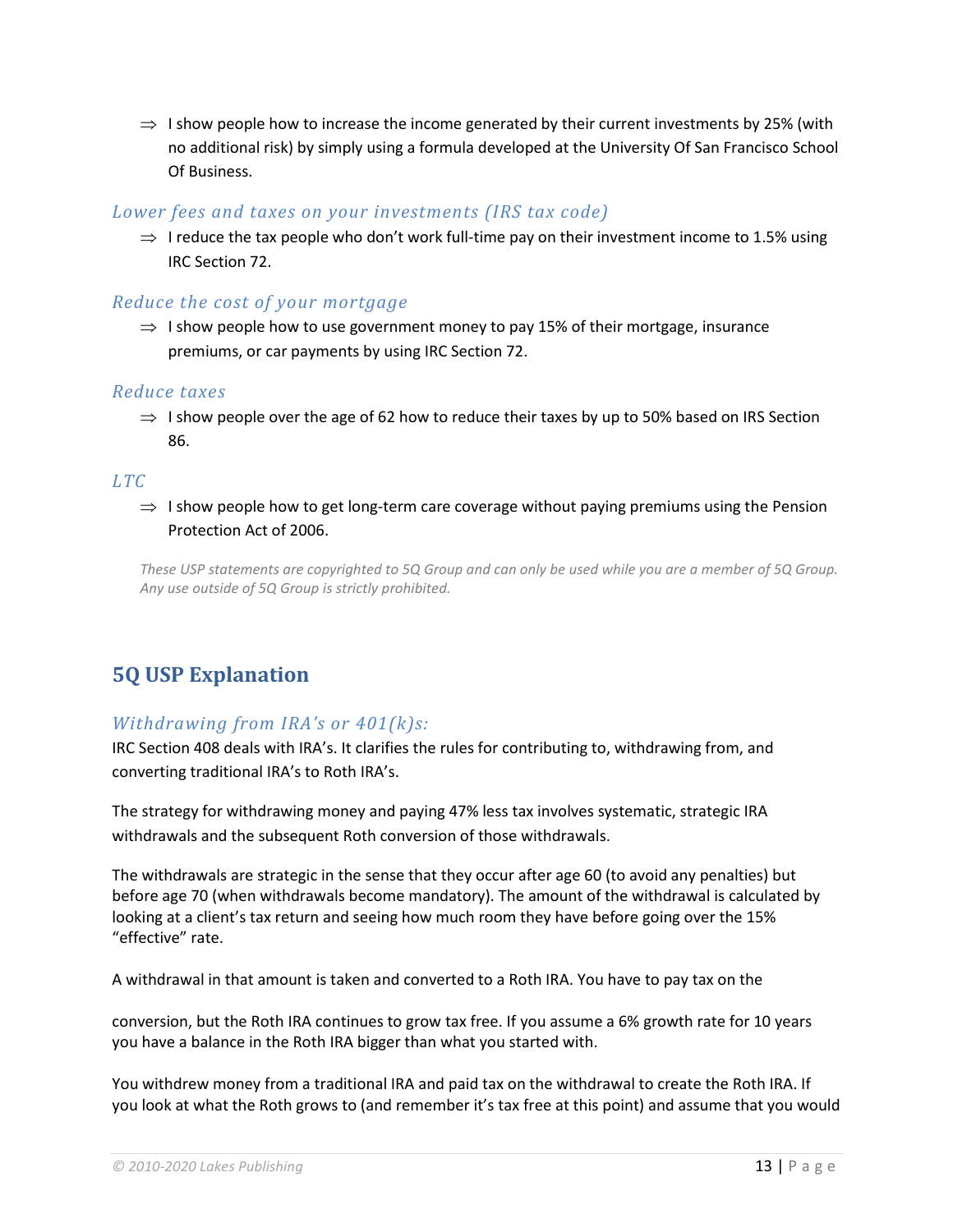withdraw that amount from a traditional IRA, the difference in the tax that you *would* pay and the tax that you *did* pay is 47%.

#### *Create a Pension:*

The University of San Francisco School of Business pioneered the study of Asset Dedication…a way of laddering fixed and market-sensitive investments for growth, safety, and income.

Conventional wisdom says that you can withdraw 4% of your portfolio each year without being in much danger of outliving your money. By properly laddering your investments using a technique such as the SAIL calculator you can improve that rate to 5% (a 25% increase from 4%).

#### *Lower Fees and Taxes on Your Investments:*

IRC Section 72 includes the provisions that allow for an "exclusion ratio" when systematically withdrawing money from an annuity.

The key to utilizing this strategy is to convert assets that result in taxable interest and dividends to investments whose growth is tax‐deferred.

Let's say someone had \$10,000 worth of taxable interest or dividends from their investments. If they were in the 25% tax bracket, they would owe \$2,500 in tax as a result (\$10,000 x 25%).

Let's say they converted those investments to tax-deferred vehicles that still resulted in \$10,000 worth of gains. Because the gains are tax deferred, the tax owed would be \$0. But what if they needed the \$10,000 in gains each year to help pay for their retirement? In that case an annual withdrawal from their annuity would be required.

When setting up annual payments from an annuity, IRC Section 72 allows that some of the payment will be principal and some of the payment will be interest. This results in an "exclusion ratio". Estimating an exclusion of 95% after a single year of growth (a conservative estimate), a \$10,000 withdrawal would result in \$500 being taxable (\$10,000 x 5% not excluded from tax). \$500 in the 25% tax bracket would result in \$125 being owed in taxes. That's 1.25% of the \$10,000.

#### *Reduce the Cost of Your Mortgage:*

IRC Section 72 includes the provisions that allow for an "exclusion ratio" when systematically withdrawing money from an annuity.

You can save 15% or more on any regular payment (a mortgage payment, a car payment, an insurance premium) through tax savings as a result of an "exclusion ratio".

Imagine your mortgage is \$2,000 per month…or \$24,000 per year. If you invested 5 years of mortgage payments (\$120,000) in an annuity and set up systematic withdrawals of \$24,000 per year, only 5% of the withdrawal would be taxable (assuming a 95% exclusion ratio after the first year of growth); that's \$1,200 (\$24,000 x 5% not excluded from tax).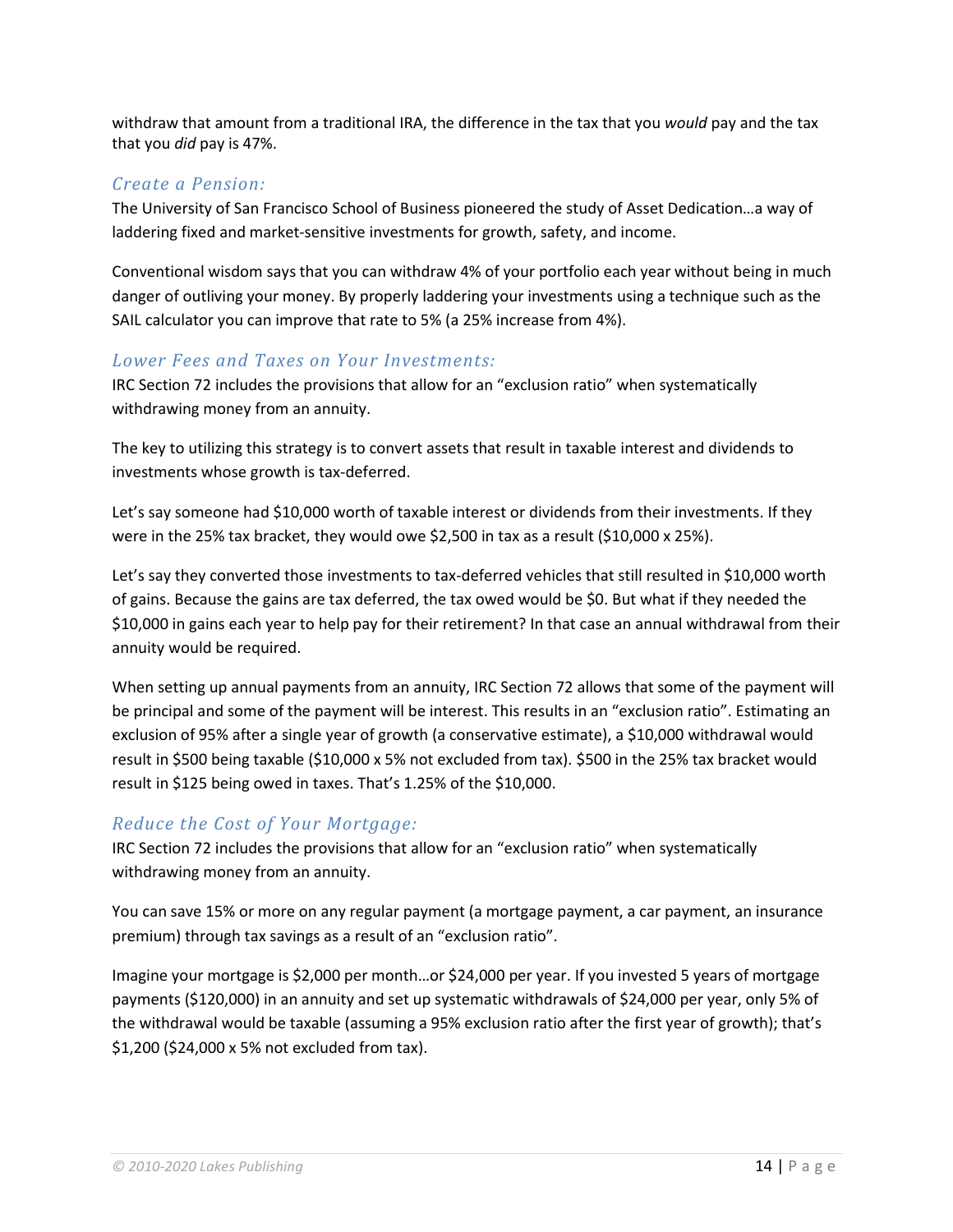If you were in the 25% tax bracket you would owe \$300 in tax as a result of the \$24,000 withdrawal for your mortgage payments (\$1,200 taxable x 25% tax bracket).

Most people pay their mortgage (or any other payment) from income they earn that year. All of that income is generally taxable. \$24,000 in the 25% tax bracket results in a tax bill of \$6,000.

You saved \$5,700 (the difference between the \$6,000 you would have owed and the \$300 you did owe). That \$5,700 savings can be applied to your mortgage, effectively reducing your payments by more than 15% (it works out to be 23% in this particular case…the actual percentage savings depends on the actual "exclusion ratio" and your actual tax bracket).

#### *Reduce Taxes:*

IRS Section 86 includes the provisions that define how social security benefits are taxed.

The amount of Social Security that is taxable depends on how much other income you have from other sources. If you lower someone's taxable interest and dividends through the use of tax‐deferred investments, you often lower the amount of Social Security that is taxable. The combined effect of less taxable interest and dividends and less tax on Social Security benefits saves people money in taxes.

You can often cut a tax bill in half (or even eliminate taxes altogether after deductions and exemptions) by lowering the interest and dividends and consequently lowering the amount of Social Security that is taxed.

The actual percentage of tax savings will vary depending on:

- The amount of taxable interest and dividends a client has
- How much of their Social Security is taxable…
- The beginning tax bill

#### *LTC:*

The Pension Protection Act of 2006 includes provisions that make payments from an annuity for long term care benefits tax advantaged. As a result, many "living care" annuities were developed by fixed insurance companies to take advantage of the new rules and fill a need for long-term care protection without premiums.

Many fixed annuities have riders that meet the criteria outlined in the Pension Protection Act of 2006 that allow for tax‐advantaged long‐term care benefits to be paid out in the event someone requires that kind of care.

These products are just like annuities in the sense that the principal is safe from loss (in fact they grow at a fixed rate of interest) and you can withdraw your money any time (subject to any surrender charges that may still be in force); in that sense they are similar to a CD at the bank.